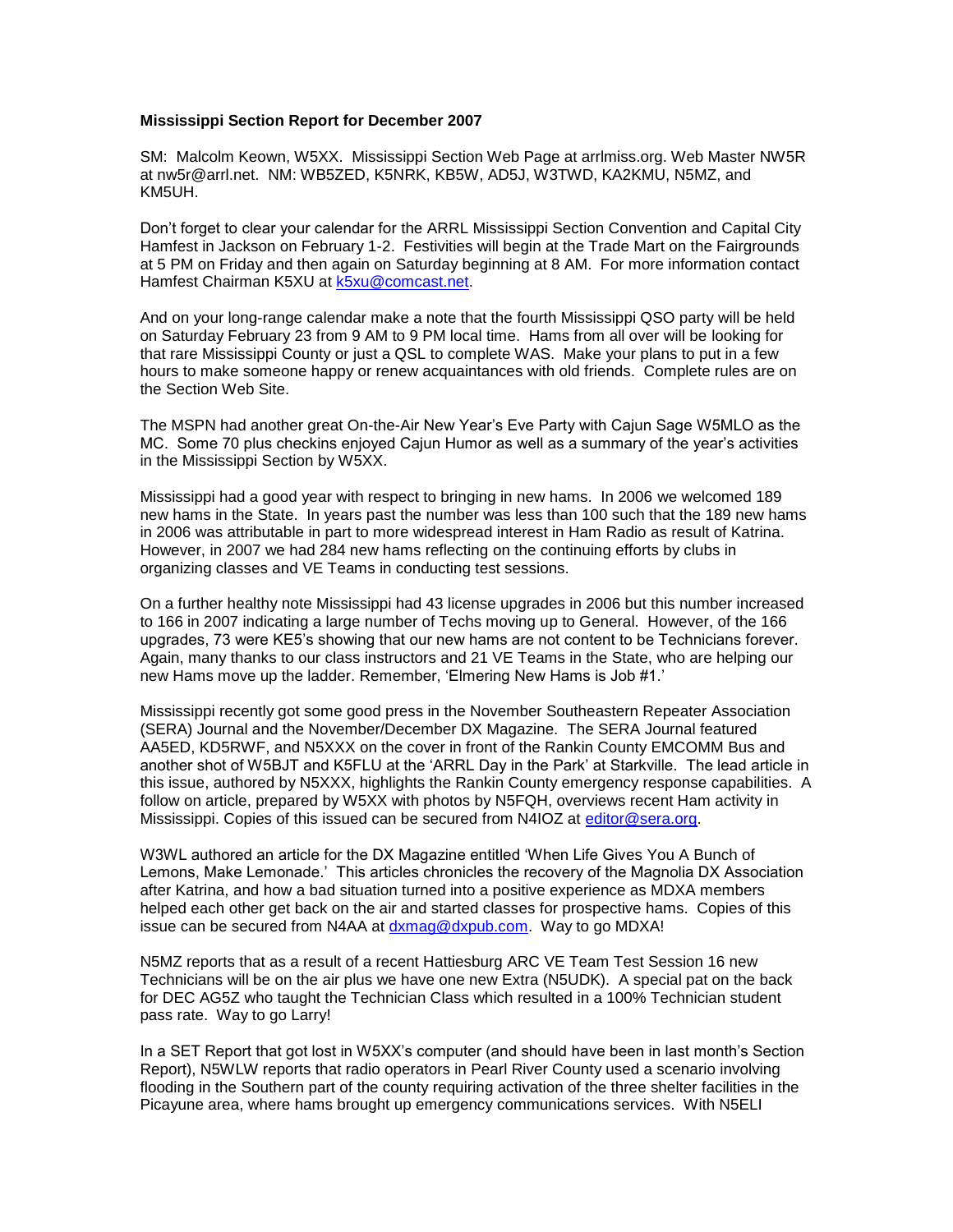manning the EOC radios in Picayune, radio checks were done from the three shelters in the area, as well as from the Picayune airport which would be used as a supply point in any real emergency.

In addition, working in conjunction with the Pearl River County Emergency Operations Manager, the Pearl River County Amateur Radio Club has ensured that amateur radio gear is installed and available at both EOCs (Picayune and Poplarville), Picayune Fire Station One, and the Lee Center Special Needs Shelter, and is working to make sure radios will be available at all shelters in the county, as well as the hospitals. Additionally, the club is offering technician level classes to prospective hams interested in pubic safety to ensure that sufficient licensed radio operators are available in case of emergency.

The Inaugural MS Blues Marathon was held January 5, 2008 in downtown Jackson and into Rankin County. The Central Mississippi Amateur Radio Association provided communications for the Race. What started out as backup communications for race officials, soon became the primary source of communications. The challenge of covering the 26-mile course was ably handled by 20 licensed hams including three husband and wife teams. Net Control was handled by N5XXX, and his wife N5ZNQ, and their two sons, Griffin and Will. Other CMARA members helping out were, WM5A, KD5RWF, K5FV, and his wife KE5DHC, KE5EDO, KF5IZ, N6LYO, KE5IMJ, KE5JKD, KD5JPB, K5BLL, KA5YRK, and KA5TJW. Also helping out were, WB8BZH, and his wife, KA0SPH, KE5KTU, KM5GE, and AK5J.

600 Meter DXer WD2XSH/6 (W5THT) reports that the QRN has measurably decreased with the onset of the Winter Solstice. Pat made 23 QSOs with other experimental stations in December, mostly in New England. He says 505 to 510 in the evening sounds like the low end of 20 during a contest.

AA5SG and Crew report that they placed third world wide in the IRLP 'Reflector 9200 New Year's Around the World QSO Party.' Congratulations!

N5WLW reports that the first Pearl River ARC Hamfest was a success with several hundred hams in attendance from Mississippi, Louisiana, and Alabama. Another Hamfest is already in the planning for next year.

Congratulations to the new officers of the Simpson County ARC: W5EKB, President; N5DTW, Vice-President; KB5PMN, Secretary; K5EJY, Treasurer; and KE5LQB, Activities Director. Also to new officers of the Meridian ARC: KD5GBQ, President; W5MAV, Vice-President; KB5ASR, Secretary; and KD5JYJ, Treasurer.

Applications for the ARRL Mississippi Scholarship are due to Mary Hobart, K1MMH, at ARRL Headquarters no later than February 1, 2008. Complete information is on the Section Website under ' What's Up.' We had no applications last year, so there was no scholarship awarded to a worthy Mississippi student. Let's don't let that \$500 slip through our fingers again.

Welcome to the following new Mississippi Hams: KE5RRT, Christopher – Long Beach; KE5RSH, Gary – Booneville; KE5RSX, Jimmy – Belmont; KE5RUD, Kelly – Tupelo; KE5RUX, Tracy – Columbus; KE5RWM, Michael – Steens; KE5RXB, Robert – Jackson; KE5RXC, Victor – Lena; and KE5RXN, Randy – Golden.

Congratulations to the following on their upgrades: KE5QQH – Tishomingo; KE5RHF – Biloxi; N5SPL – Pelahatchie; and N5YAB – Wiggins.

Welcome to the following new ARRL Members: KB5AGW – Vancleave; W5IQ – Jackson; KE5LPZ – Hattiesburg; WB5LVA – Tillatoba; WA5MUE – Southaven; KE5RJN – Hattiesburg; KE5RJQ – Hattiesburg; KE5PRL – Oxford; KE5PXB – Bay Saint Louis; KE5PXF – Long Beach; KE5RHF Biloxi; KD5SDX – Soso; and KC5VQF – Biloxi.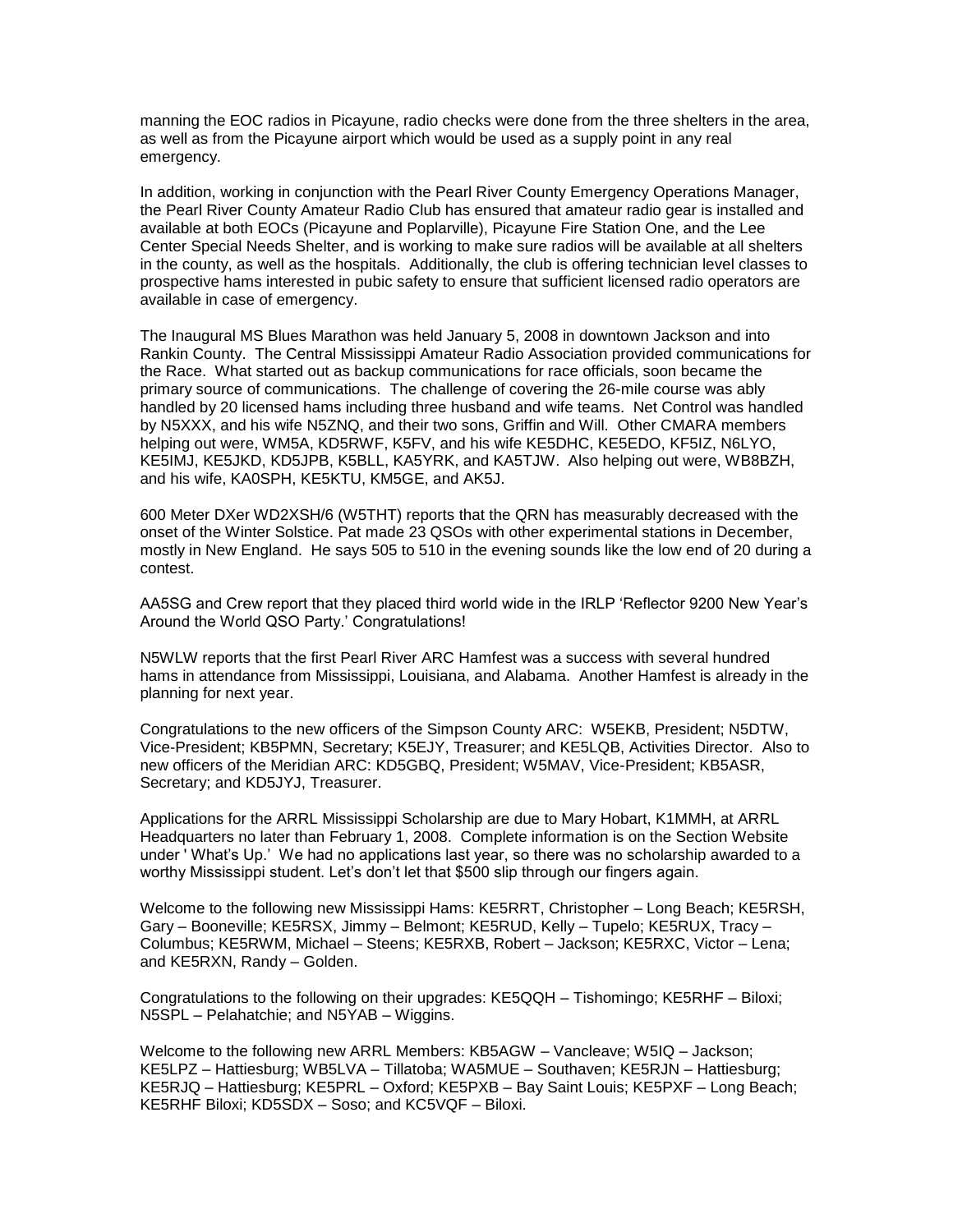Newsletter/Club Reports: Hattiesburg ARC (AC5E), Itawamba County ARC (KB5NMB), Jackson ARC (K5XU), Meridian ARC (W5MAV), and Pearl River ARC (N5WLW).

DEC/EC Monthly Reports: Alcorn/NE MS (WB5CON); Jackson (KD5CQT); Lauderdale/Clarke (KD5GWM), Lowndes (KD5FUO), Newton (WB5GUD); Pearl River (KC5EAK), and Tishomingo (WX5N).

Net Reports: Session/QNI/QTC (Net Manager)

DRN5 62/MS 100% rep by W5XX, KA1ZIA, WB5ZED, W5MLO, and WA5FB (WB5ZED)

MSPN 31/2519/43 (K5NRK)

Magnolia Section Net 31/884/6 (AD5J)

MS TFC Net 31/124/0 (KB5W)

Jackson Co ARES 30/505/6 (KD5CQT)

MS Slow Net 20/26/0 (W3TWD)

Hattiesburg AEN 5/113/0 (N5MZ)

MS Baptist Hams Net 5/34/0 (WF5F)

MLEN 5/37/0 (K5NRK)

Alcorn County ARES 5/41/0 (WB5CON)

Metro Jackson ARES 4/41/0 (AB5WF)

Meridian AEN 4/37/0 (KD5GWM)

Itawamba County ARES 4/32/0 (KB5NMB)

Newton County ARES 4/30/0 (WB5GUD)

Magnolia DX Assc 4/72/0 (N5FG)

NE MS ARES 4/55/0 (W5LMW)

South MS YL Net 4/76/0 (KB5CSQ)

Tishomingo County ARES 4/124/9 (WX5N)

MS Coast ARA CARES 4/34/0 (KA2KMU

Stone County ARES Net 3/87/0 (N5UDK)

Monroe County ARC 3/22/0 (AD5DO)

Lowndes County ARC 3/24/0 (AD5DO)

Jackson ARC EN 3/36/0 (AB5WF)